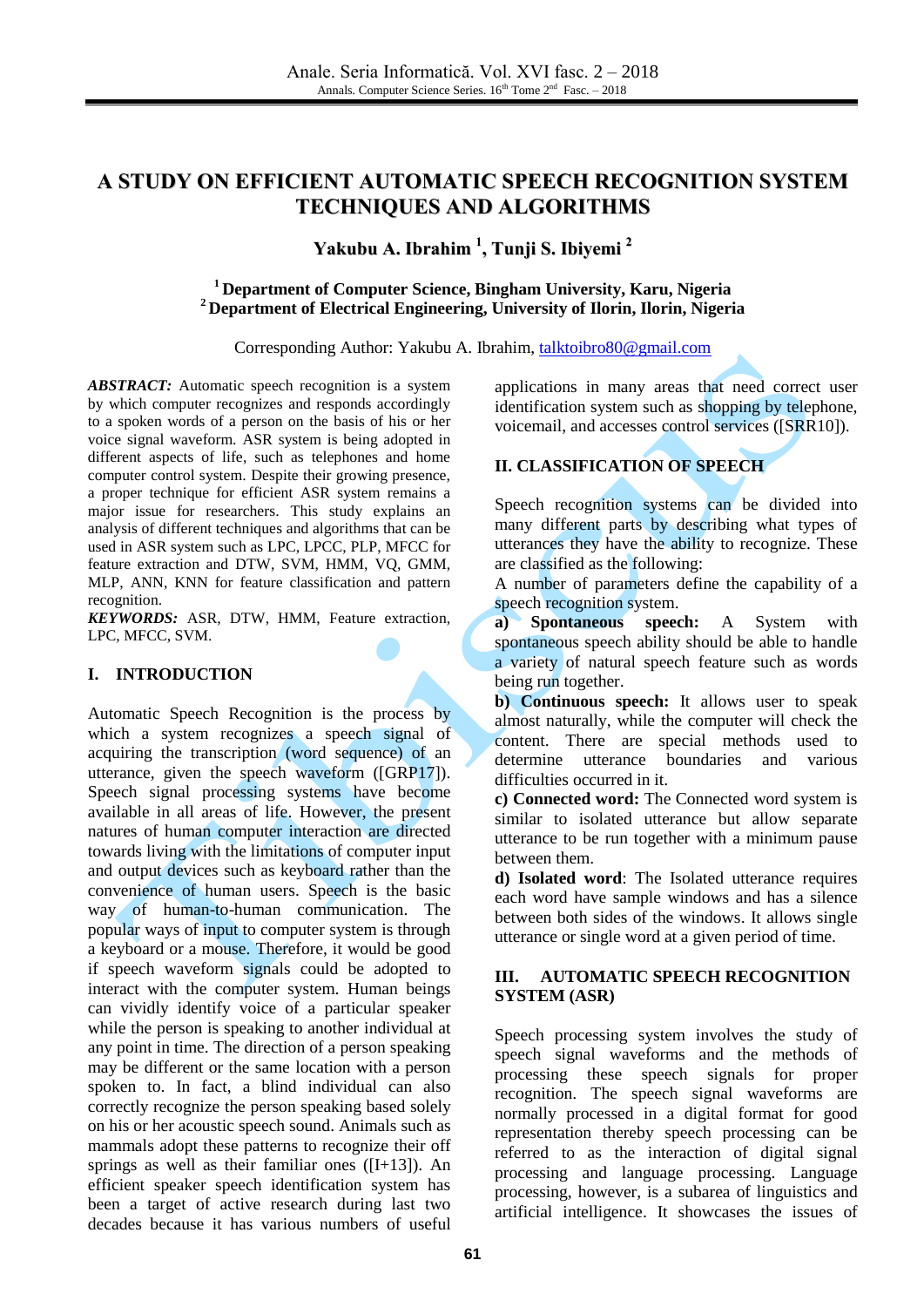automated natural language generation and understanding of human natural languages. Production of natural language systems converts information from computer databases into normalspeech of human language. The natural language understanding systems on the other hand converts samples of natural human language into more formal representations that are easier for computer programs to execute ([SRR10]). A typical ASR process comprise of many different components which is shown in figure 1.

# **IV. FEATURE EXTRACTION**

In ASR system application, feature extraction is method of removing the vital and necessary information of the speech waveform signal while repeated and unwanted data information of a given speech signals are rejected. In other words, it is a way of analyzing speech waveform of a particular signal to generate useful as well as important speech signal while removing the unwanted information from the signal, in this process some useful information may be deleted. This method involves converting the acoustic speech waveform signal into a form which will be good and better for pattern classification by the system ([Ras14]). In ASR system development, some vital properties of the speech features which include high difference between sub-word classes, low speaker speech variability, invariance to degenerations in speech waveform signal due to noise and channel.





The aim and target of feature extraction method in any ASR system is to produce certain set of properties of speech signal that have acoustic correlates in such speech signal, in the same vein, these properties makes parameters that can be estimated or computed through signal waveform

processing. Such parameters are referred to as features. The parameterization of speech waveform signal is called as feature extraction ([S+12]). Feature extraction involves the process of the conversion of the speech waveform signal to a digital standard form, measuring some vital characters of the speech waveform signal such as frequency response, energy or appending these measurements with some few perceptually derived meaningful measurements and conditionally set statistically these numbers of features to form certain vectors called feature vectors. Feature extraction process is aimed at attaining the following set objectives: to break down the speech waveform signal into different acoustically discoverable components, to generate certain features with minimal rates of transformation so as to produce feasible signal computations. In a nut shell, feature extraction method can be classified into three basic parts which include spectral analysis, parametric transformation and statistical modeling. The components are shown in figure 2 below.



**Figure 2: Feature Extraction Process ([Ras14])**

# **IV.1.SPECTRAL ANALYSIS**

The beginning point of the speech signal waveform processing is the digitized speech, which is emphasized to make-up for the properties of the glottis stop and the high pass filtering produced by human lips ([Wak73]). Because speech waveform signal is a non-stationary signal, the emphasized waveform is framed into short chunks, overlapping segments by multiplying the signal with a sliding window. In practical perspective, a sliding window that has a fixed length and shape is adopted to separate each segment from the speech waveform signal. The segments often have between 20 ms and 30 ms and they are 10ms overlapped ([GM00]). The resulting segments are almost stationary and can be processed further by means of a short term spectral analysis based on a DFT. To reduce speech signal distortion of the short term spectrum produced by windowing the signal, the window function is needed to meet-up with some spectral properties. When waveform of speech is generated with respect to time changing signal, the signal properties can be reproduced through parameterization of the spectral analysis activity. The main aspects of spectral analysis methods which can be adopted in ASR systems are classified into six components namely: Fourier Transform Derived Cepstral Coefficients, Fourier Transform Derived Filter Bank Amplitudes,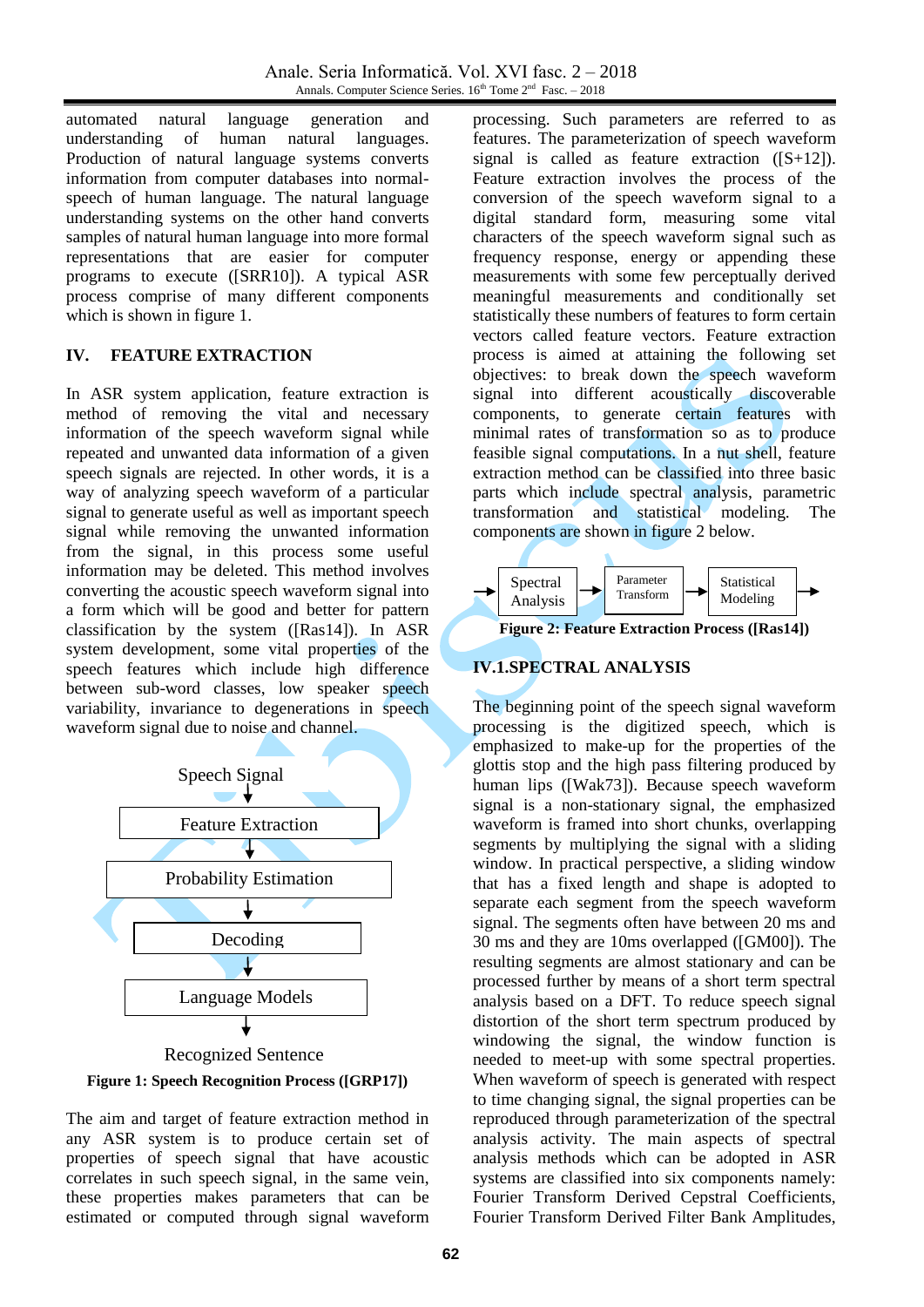Linear Prediction, Digital Filter Bank, Linear Prediction Derived Cepstral Coefficients, Linear Prediction Derived Filer Bank Amplitudes.

### **IV.2.PARAMETER TRANSFORMS**

The acoustic system generates a stochastic description to get sequence of acoustic observation vectors in a given a word sequence. Owing to data sparsety, the model for individual words and model for entire sentences is produced by concatenating the acoustic models of basic sub-word units according to a pronunciation dictionary also called lexicon. In this aspect, speech signal parameters are produced from speech signal waveform computations using two basic operations which are differentiation and concatenation. The output of the two basic operations in this aspect is a parameter vector which contains the raw estimates of the speech signal.

#### **IV.3.STATISTICAL MODELING**

In this phase, speech signal waveform is assumed to be parameters generated from a process called multivariate random process. The basic idea behind this process is that a model is forced on the data, the model is then trained, and the vital quality aspect of the approximation is computed. The resultant outputs show the information about the process and the speech signal parameters that have been computed in the process. In this regard, the output of parameter vector from this process is called the speech signal observations. However, a statistical analysis of a given speech is to be computed on the feature vectors to ascertain whether they are part of a spoken speech word or whether they vectors are just a noise.

The major aim of speech recognition is to determine and act upon speaker speech utterances. Every speaker has a unique speech because every individual has his/her own characteristics. These properties of an individual are called speaker features which can be extracted from speech signal utterances. Different techniques can be adopted for feature extraction which include Fourier Transform, Digital filter bank, LPCC, MFCC, LPC, etc ([KSK15]).

# **A. LINEAR PREDICTIVE CODING (LPC) ANALYSIS**

LPC method is a technique used for extracting features from a given speech signal and hence encoding the speech at low bit rate. However, LPC can be used for speech compression, synthesis and identification. As a matter of fact, LPC is spectral estimation method because it produces an estimate

of the poles that belongs to the transfer function of the vocal tract. In analyzing the speech signal using window analysis, the speech is periodically stationary within the window and it becomes zero outside the window.



**Figure 3: LPC Coefficients Extraction Process**

LPC can also be defined as a digital technique for encoding an analog speech signal where a certain value is predicted by a linear function based on the past values of the speech signal ([KSK15]). LPCC method is just an extension to the LPC technique. If LP coefficient is represented in cestrum domain then the coefficients obtained are called linear predictive cepstral coefficients. However Cestrum is computed by calculating the inverse DFT of logarithm magnitude of the DFT of a given speech waveform signal  $([KSK15])$ .

# **B. LINEAR PREDICTIVE CEPSTRAL COEFFICIENTS (LPCC)**

This method is an extension to the LPC technique. When linear predictive coefficient is represented in cestrum domain the obtained coefficients are linear predictive cepstral coefficients. Cestrum is obtained by taking inverse DFT of logarithm of the magnitude of the DFT of the speech signal. They are more robust and reliable then LPC.

# **C. PERCEPTUAL LINEAR PREDICTION (PLP)**

Perceptual linear prediction, similar to LPC analysis, is based on the short-term spectrum of speech. In contrast to pure linear predictive analysis of speech, perceptual linear prediction (PLP) modifies the short-term spectrum of the speech by several psychophysically based transformations. This technique uses three concepts from the psychophysics of hearing to derive an estimate of the auditory spectrum:

- (1)The critical-band spectral resolution,
- (2) The equal-loudness curve, and
- (3) The intensity-loudness power law.

The auditory spectrum is then approximated by an autoregressive all-pole model. In comparison with conventional linear predictive (LP) analysis, PLP analysis method is happening more in a similar with human hearing.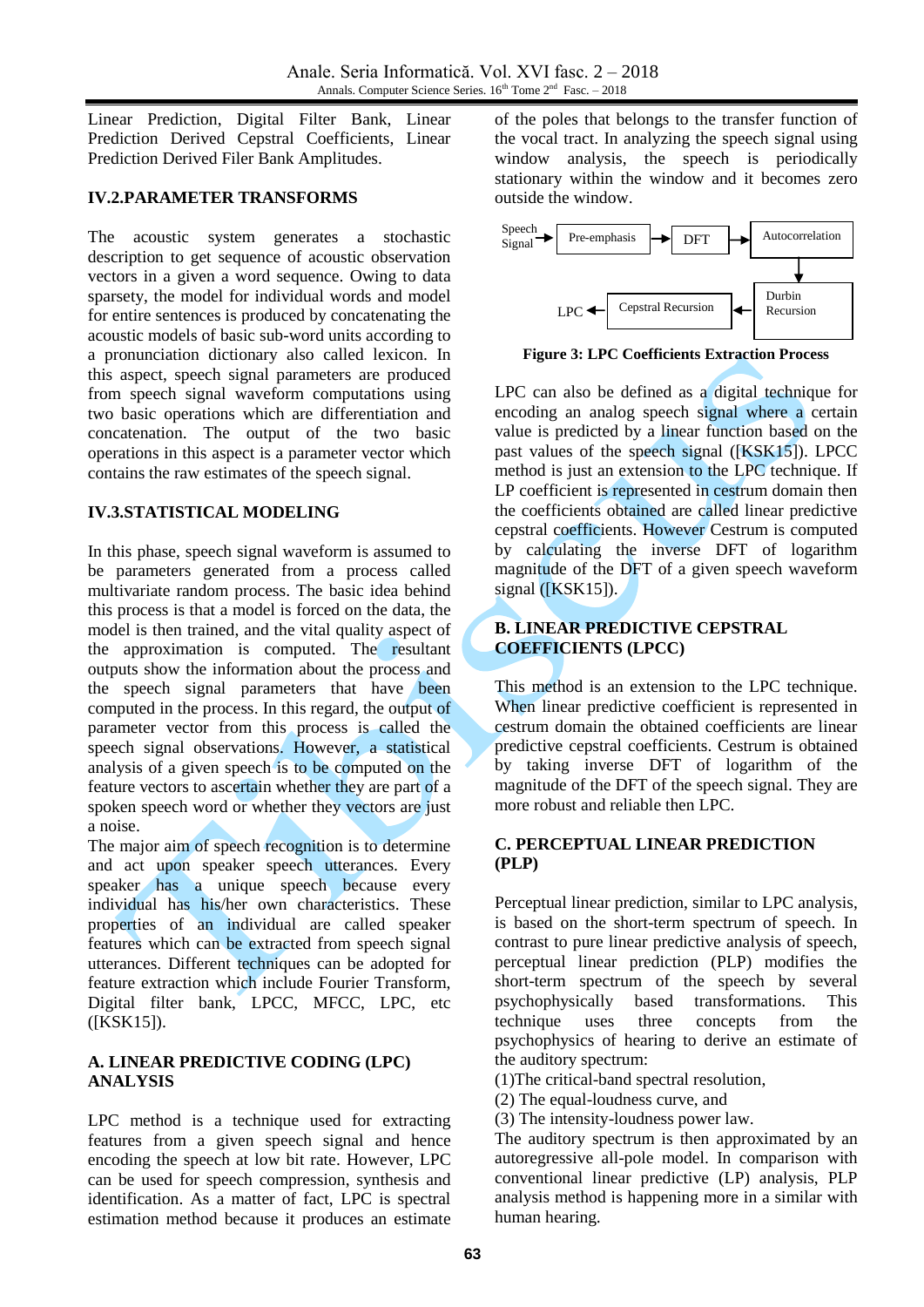# **D. MEL-FREQUENCY CEPSTRAL COEFFICIENT (MFCC)**

The cepstrum coefficient is the output of a cosine change of the real logarithm of the short time energy spectrum defines on a Mel-frequency scale. This method of speech signal analysis is vaster and reliable feature set for speech recognition than the LPC coefficients method. The sensitive nature of the low order cepstrum coefficient to overall spectral slope, and the sensitive nature of the high-order cepstrum coefficient to noise, has proved it to be a standard method for speech analysis ([Jai14]). The major benefit of MFCC method is that it uses Mel frequency scaling which is very good to the human hearing system. The coefficients produced by this method are fine representation of speech signal spectra with great data compression ([JJ11]). The process of extracting MFCC's from continuous speech is illustrated in figure 4.



**Figure 4: MFCC Coefficients Extraction Process ([KSK15])**

# **V. FEATURE CLASSIFICATION METHODS AND ALGORITHMS**

Feature classification method is used to represent the feature vectors of a speaker speech waveform signal. To generate these feature vectors for a given speech signal different classifier can be adopted. The classifier consists of the various speaker models and the decision logic ([BSD12]). The different classifiers discussed in the study are:

# **A. DYNAMIC TIME WARPING**

DTW is a distance calculation method that has often been adopted solving speech recognition issues in aspect of ASR system. The method enables a nonlinear mapping of one speech waveform signal to another speech waveform signal by reducing the distance between the two given signal. DTW can be said to be a pattern matching technique with a nonlinear time normalization effect ([MBE10]). In other words, it is a method for calculating similarity

between two sequences of speech which may vary in speed or time. Specifically, it is a method that enables a computer system to find an optimal match between two given sequences of speech signal with certain restrictions, which means that the sequences are warped non-linearly to match each other. ([MBE10]).

#### **B. SUPPORT VECTOR MACHINES**

SVM is a supervised technique under machine learning that demands the proper training of the tool before classification procedure begins in earnest. This algorithm is a good tool for binary classification of the data. The basic SVM takes a set of input data and predicts, for each given input, which of two possible classes form the input  $([A+11])$ . The hyper plane is constructed defined by set of weights W, data points X and a bias or offset b, such that:  $W.X + b = 0$  Where W.X denotes the dot product of the data and the normal vector to the hyper plane. The variable b specifies the hyper plane offset from the origin along the normal feature vector ([KJ15]). SVM is a very strong discriminative classifier that has been recently used in ASR system. It has been adopted in prosodic, spectral and highlevel features. The major reason why SVM is popular is its good generalization performance to classify unseen data ([A+11]). SVMs are a set of related supervised learning methods that recognize patterns, analyze data used for classification and regression analysis.

# **C. HIDDEN MARKOV MODELS**

HMM produces stochastic systems from known speech utterances and compares the probability that the unknown speech utterance was generated by each system. This uses theory from statistics in order to arrange our feature vectors into a Markov chains that stores probabilities of state transitions ([JJ11]). In other words, if each of the code words were to represent some state, the HMM would follow the sequence of state changes and build a model that includes the probabilities of each state progressing to another state. HMM is a popular algorithm in ASR because they are simple, can be trained automatically and is computationally feasible to use in speech signal. It breaks the feature vector of the signal into a number of states and finds the probability of a signal to transit from one state to another. HMM is a well known statistical tool for modeling a huge range of the time series data. It is a statistical algorithm for a Markov process with hidden parameters ([SM12]). In the aspect of natural language processing, HMM is normally applied with great success to problems such as noun-phrase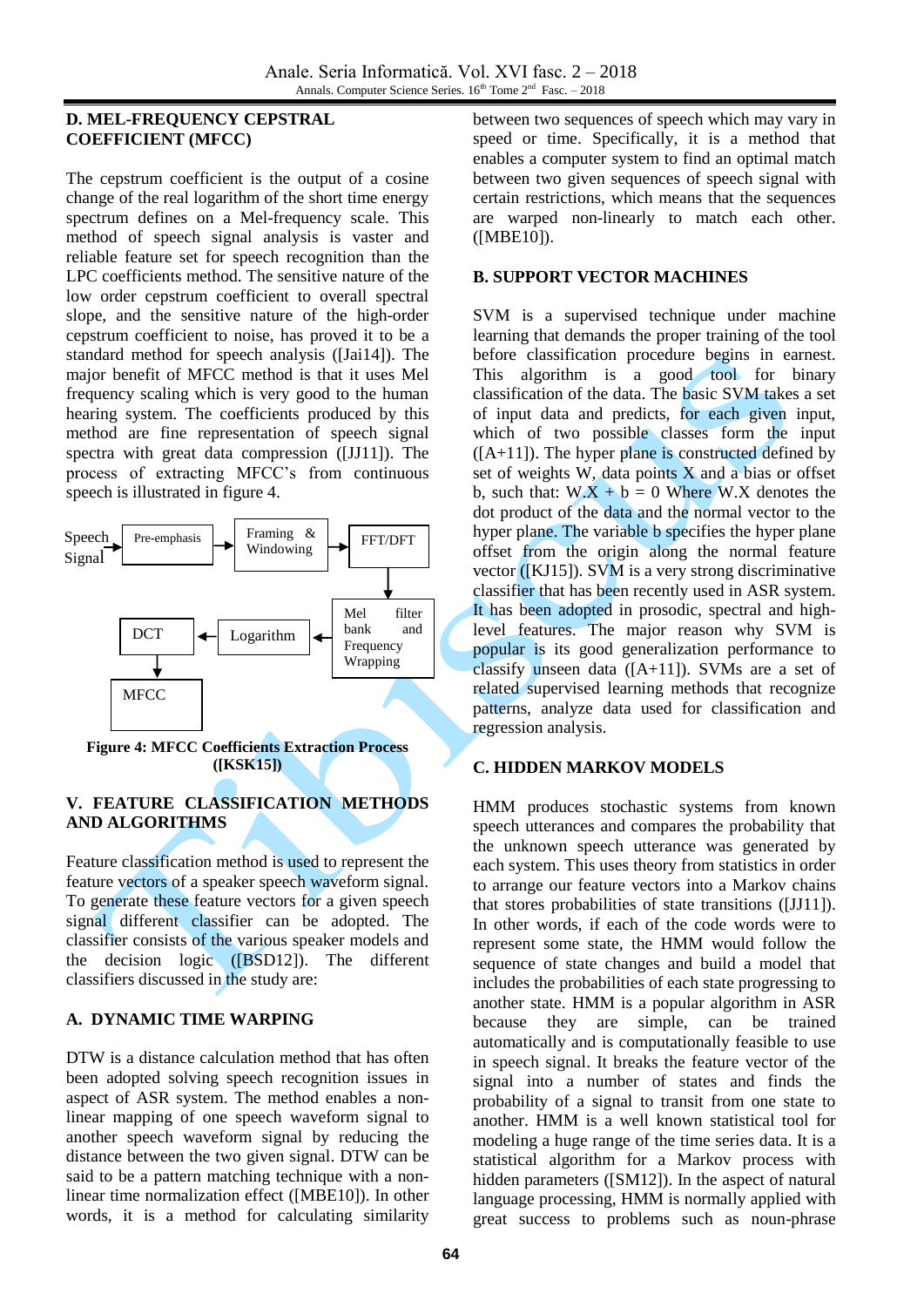chunking and part-of-speech tagging. Hidden Markov model is a stochastic finite-state automaton that produces a sequence of observable symbols. The sequence of states is a Markov chain, which means that the transition between states has an associated probability called transition probability. Each state has an associated probability function to generate an observable symbol. Only the sequence of observations is visible and the sequence of states is not observable and therefore hidden; hence the name hidden Markov model.

# **D. VECTOR QUANTIZATION**

VQ is a classical quantization technique for preprocessing speech waveform signal which enables the designing of probability density functions by dividing the prototype featurw vectors. The technique starts by breaking a large set of points into group of clusters having definitely the exact number of points that is nearest to them whereas the Centroid point stands for each group  $([M+12])$ . The pattern matching property density of this pattern matching property density of this quantization method is efficiently powerful, purposely in the large density and data with high dimensional identification. Data with points are displayed by their closest indexing Centroid; data that occur frequently have low error while the rare data high error. Therefore, this method is not only effective but also appropriate for lossy data compression process. VQ is a technique for mapping feature vectors from a large feature vector space to a finite number of regions in that space. Every region is referred to as Cluster and can be replaced by its center also known as a centroid. The collection of all code words is called a codebook.



**Figure 5: Formation of VQ Codebook ([KR11])**

A given speech of a speaker can be distinctly differentiated from speech of another speaker by the location of centroid figure five shows a conceptual diagram to illustrate the recognition process. However, the figure consists of speech of two different speakers and two acoustic feature vectors dimensions. The circles in the diagram refer to the acoustic feature vectors from the speech of speaker

one while the triangles symbols are the acoustic feature vectors of speech signal are from the speaker two. During the training section, a speech speaker specific VQ codebook is produce for evry known speech of the speaker by clustering his/her training acoustic feature vectors. The resultant code words as shown in figure five means that the black circles represents speech of speaker one and black triangles represents the speech of speaker two. The space distance from a feature vector to the closest codeword of a codebook is also referred to as a VQ distortion. In aspect of the speech recognition section an input speech utterance of an unknown speech utterance is vector quantized through each trained codebook and thereafter the total VQ codebook with lowest total distortion is identified as the correct speech.

# **E. GAUSSIAN MIXTURE MODEL**

GMM is a stochastic technique which has become the de facto reference method in ASR system. The GMM technique is an expansion of the VQ technique, in GMM the group clusters are overlapping. GMM technique is made-up of a finite mixture of multivariate Gaussian components  $([A+13])$ . The GMM technique is a function density estimator and distribution of the feature vector using a certain mixture of Gaussians. In recognition stage, a sequence of features vector is removed from the input speech signal the space distance of the given sequence from the model is obtained by calculating the log likelihood of the given sequence. The technical model which gives the highest likelihood score is examined as the identity speech utterance of the speaker.

#### **F. MULTI-LAYER PERCEPTRONS**

MLP is a neural network based classifiers. They are used mainly for the powerful structure in classifying complex, nonlinear instants and in regression. Critical parameters like the size of hidden layer, learning rate, transfer functions in both hidden and output layers can be well optimized to get best results for the specific purpose ([D+12]).

#### **G. ARTIFICIAL NEURAL NETWORKS**

ANN was inspired by the sophisticated functionality of the human brain where neurons process information in parallel. ANN consists of a layer of input nodes, then one hidden layer of nodes and finally a layer of output nodes ([KK13]). ANN came as a better acoustic modeling approach which has been adopted in many areas of speech recognition for isolated word recognition, speaker adaptation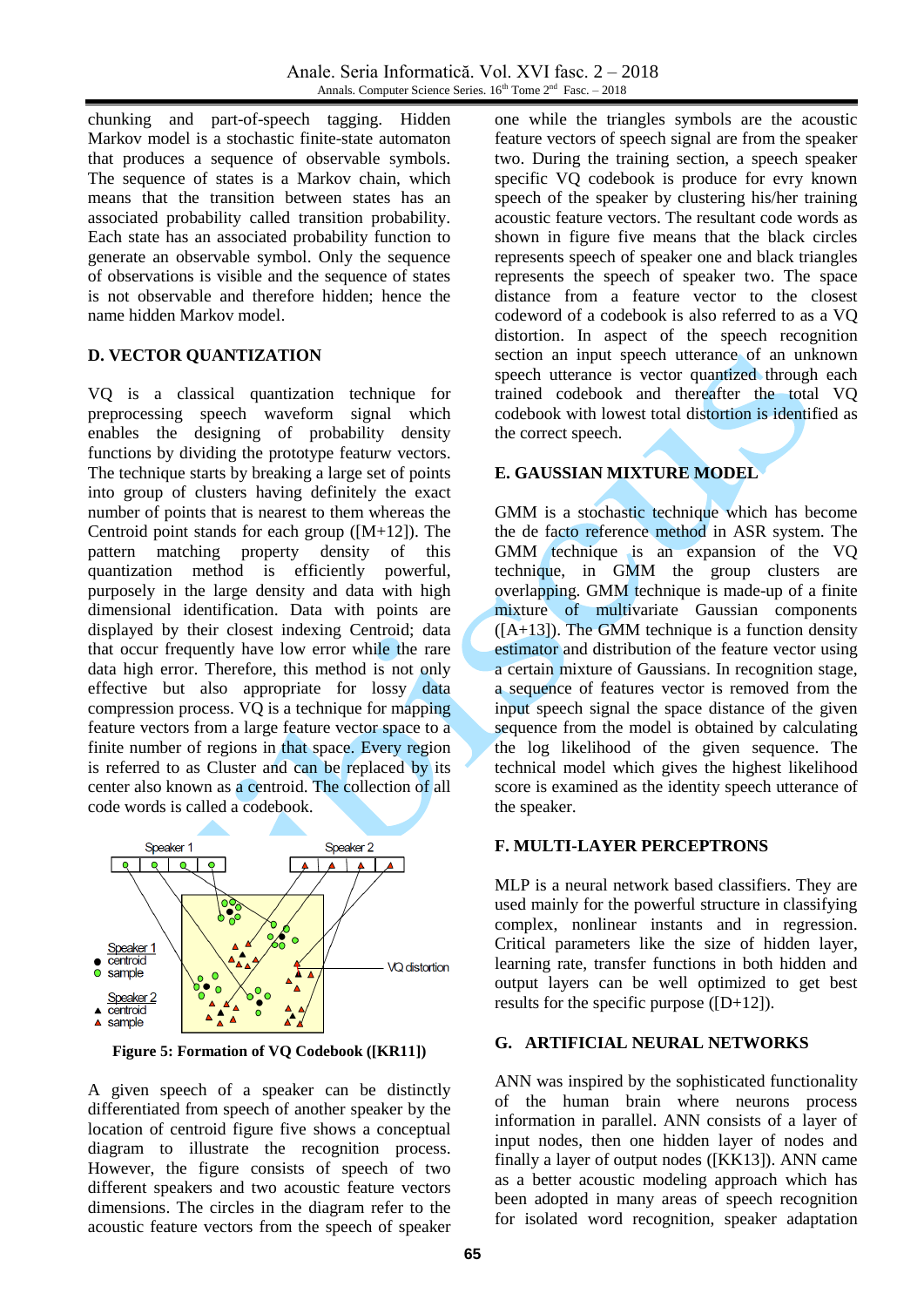and phoneme classification. In contrary to HMM methods, ANNs make no estimations about statistical feature properties and have several qualities making them good recognition models for ASR system. To calculate the probabilities of a speech feature segment, ANNs allow discriminative training in an efficient and natural manner ([DS16]).

#### **H. K-NEAREST NEIGBOUR**

KNN classification technique is a very concise and it is yet a strong classification method often use in speech recognition system. In KNN model the basic idea about this classification method is that similar observations are said to belong to similar classes. Hence, seeking for the class designators of a number of the nearest neighbors and adding up their class numbers to set a class number to the unknown. In aspect of practical, for instance, KNN gets the number of closest neighbors to the unlabeled data from the training distance based on the chosen distance measure ([Rey95]).

### **VI. EXPERIMENTAL RESULTS**

The results are presented in figures 6 to 11.













**Figure 9: Magnitude spectrum of the word GODIYA**



**Figure 10: The autocorrelation of the word GODIYA**

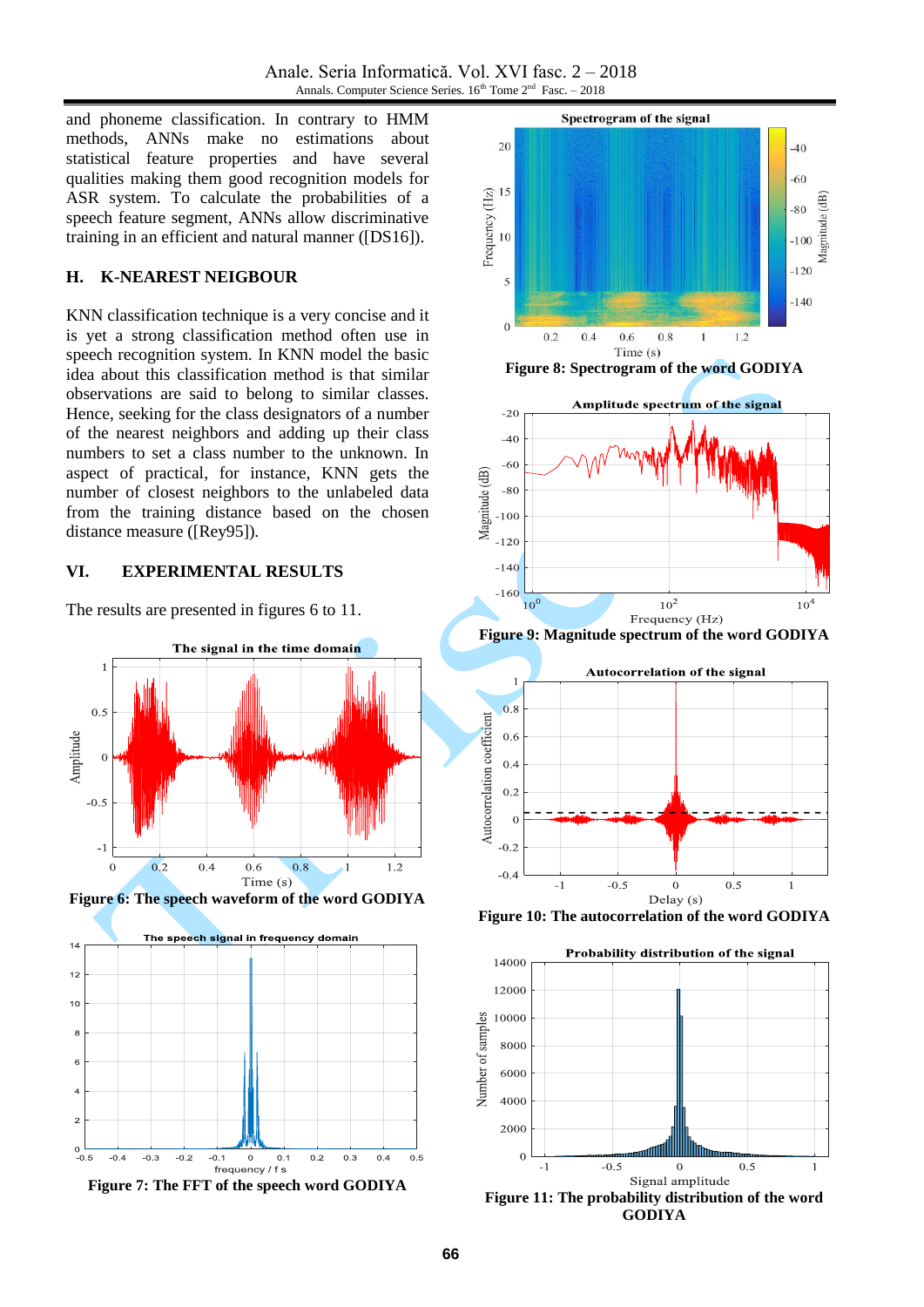# **VII. CONCLUSION**

This study has shown the different methods used in area of automatic speaker recognition. The different techniques adopted for feature vectors extraction process and speech pattern recognition process have been discussed. Moreover, the MFCC method of feature vector extraction is better when a clean speech is used but it is very sensitive to noise when noisy speech is involved in the recognition process. Some techniques often used for ASR systems includes over others such as MFCC for feature vector extraction has better performance rather than LPC, PLP or LPCC, because MFCC is very similar to human hearing due to Mel scale representation and the techniques like DTW, VQ, ANN, HMM, SVM for pattern matching.

# **REFERENCES**

- [AMA11] **M. Alsulaiman, G. Muhammad, Z. Ali** - *Comparison of Voice Features for Arabic Speech Recognition*, IEEE, pp.90-95, 2011.
- [A+11] **W. Astuti, A. M. Salma, A. M. Aibinu, R. Akmeliawati, Momoh Jimoh, E. Salami** - *Automatic Arabic Recognition System based on Support Vector Machines (SVMs)*, IEEE, 2011.
- [A+13] **J. Amini, A. S. Shahrebabaki, N. Shokouhi, H. Sheikhzadeh** - *Speech Analysis/Synthesis by Gaussian Mixture Approximation of the Speech Spectrum for Voice Conversion*, IEEE Transaction on Audio Speech processing, and Language, pp.000428- 000433, 2013*.*
- [BSD12] **N. S. Bansod, K. Seema, S. B. Dabhade** - *Review of different techniques for speaker recognition system*, Vol. 4, Issue 1, pp. 57-60, 2012.
- [DS16] **V. A. Devi, V. Suganya** *An Analysis on Types of Speech Recognition and Algorithms* International Journal of Computer Science Trends and Technology (I JCS T) – Volume 4 Issue 2, ISSN: 2347-8578, www.ijcstjournal.org, pp 350-355, Mar - Apr 2016.
- [D+12] **R. Djemili, R. Bourouba, M. Cherif, A. Korba** - *A Speech Signal Based*

*Gender Identification System Using Four Classifiers*, IEEE, 2012.

- [GM00] **B. Gold, N. Morgan** *Speech and Audio Signal Processing: Processing and Perception of Speech and Music*. John Wiley, New York (2000).
- [GRP17] **A. Gupta, P. Raibagkar, A. Palsokar -** *Speech Recognition Using Correlation Technique,* International Journal of Current Trends in Engineering & Research (IJCTER) e-ISSN 2455–1392 Volume 3 Issue 6, pp. 82–89, June 2017.
- [I+13] **M. M. Islam, F. H. Khan, A. Ahsan, M. M. Haque** - *A Novel Approach for Text-Independent Speaker Identification Using Artificial Neural Network*, International Journal of Innovative Research in Computer and Communication Engineering, vol. 1, 2013.
- [Jai14] **A. Jain** *Evaluation of MFCC for Speaker Verification on Various Windows*, IEEE International Conference on Recent Advances and Innovations in Engineering, pp.1-6, 2014.
- [JJ11] **W. Junqin, Y. Junjun** *An Improved Arithmetic of MFCC in Speech Recognition System*, IEEE Transaction on Audio Speech processing and Language, pp.719-722, 2011.
- [KJ15] **K. Kaur, N. Jain** *Feature Extraction and Classification for Automatic Speaker Recognition System: A Review*, International Journal of Advanced Research in Computer Science and Software Engineering, vol. 5, 2015.
- [KK13] **G. Kaur, H. Kaur** *Multi Lingual Speaker Identification on Foreign Languages Using Artificial Neural Network with Clustering*, International Journal of Advanced Research in Computer Science and Software Engineering, vol. 3, 2013.
- [KR11] **C. S. Kumar, P. M. Rao** *- Design of an automatic speaker recognition system using MFCC, vector quantization and LBG algorithm*